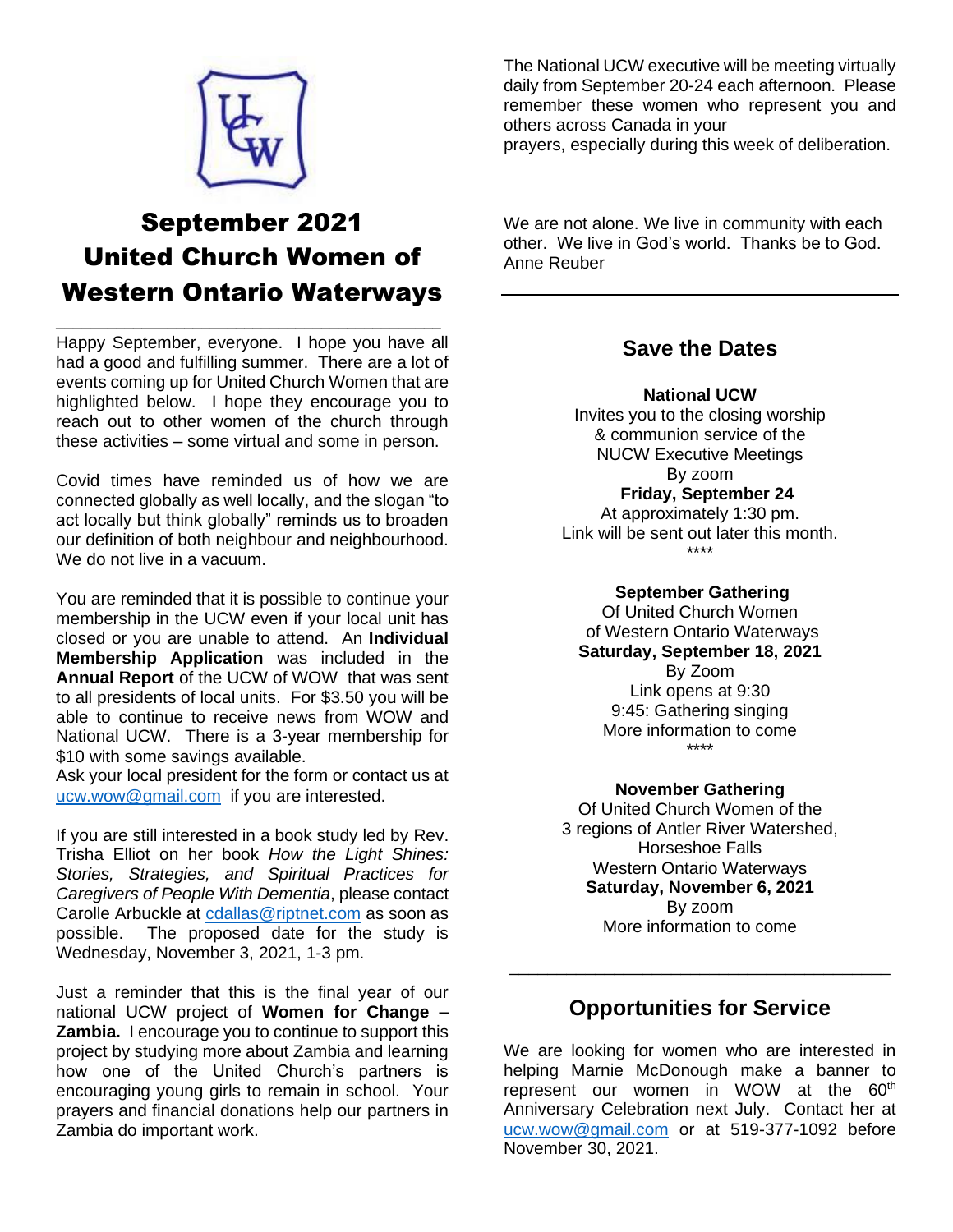There is still room for anyone who is interested in joining the UCW executive of WOW. Please contact President Anne Reuber at [dareuber@rogers.com](mailto:dareuber@rogers.com) if you are interested in this important work of connecting women of the local congregations with the wider network of women in the national church.

### **ONLY 11 MONTHS UNTIL THE UCW 60TH ANNIVERSARY CELEBRATION in July 2022!!!**

-Have you marked your calendar for July 11-15, 2022?

-Have you invited your favourite UCW roommate to go with you?

-Have you started building up your Celebration Budget fund?

-Have you submitted a funding application to The Agatha Kaasa Bursary; deadlines are Oct.15 & April 15/22; (Dorothy Amos grant deadline is past)

You can apply online or print application. Form & info can be found on the UCC website.

\_\_\_\_\_\_\_\_\_\_\_\_\_\_\_\_\_\_\_\_\_\_\_\_\_\_\_\_\_\_\_\_\_\_\_\_\_\_\_\_.

#### To find the 60th News:

[https://ucceast.ca/fsldw-and-region-15-ucw/ucws-](https://ucceast.ca/fsldw-and-region-15-ucw/ucws-60th-anniversary-news/)[60th-anniversary-news/](https://ucceast.ca/fsldw-and-region-15-ucw/ucws-60th-anniversary-news/) *SUGGESTION*: Once you find the page add it to your favourites; then it is as easy as one click.

## *From Ruth Kennedy for the 60th Anniversary Planning Committee*

\_\_\_\_\_\_\_\_\_\_\_\_\_\_\_\_\_\_\_\_\_\_\_\_\_\_\_\_\_\_\_\_\_\_\_\_\_\_\_\_\_

**Celebration Registration** will open **September 30th** online. If you need help registering, someone with a computer can apply for you. One person may register up to 5 people. You will need all relevant info including the method of payment. The options will be to pay immediately by credit card or to mail a cheque.

Please be aware payment by credit card completes your registration. If you prefer to mail a cheque after registering online, the registrationis is incomplete until the cheque is received. Each region has 22 guaranteed spots held until February 2022. If the spots are filled you will go on the first come-first served waiting list. Apply early to assure your spot but be assured all wanting to attend will be able!

If you fall ill and cannot attend, your money will be refunded up to 30 days prior to the event. Your spot will be offered to someone on the first-come-firstserve list.

#### **Hotels are now taking reservations by telephone.**

When you call indicate you are part of the 60th UCW Anniversary Event. You will need to provide a credit card number when you book.

**Cambridge Suites Hotel:** call (902) 563- 7004 and request a room in 60th Anniversary block. No booking code yet.

**Travelodge:** Phone: (902) 539-6750. Tell the agent you are with the 60th UCW Anniversary Convention July 2022 . No booking code yet.

**Hampton Inn**: call front desk 902-564-6555 and tell agent you are booking for UCW Convention in July 2022. No booking code yet.

**Comfort Inn :** call (902) 562-0200 or email [https://www.choicehotels.com/nova](https://www.choicehotels.com/nova-scotia/sydney/hotels)[scotia/sydney/hotels](https://www.choicehotels.com/nova-scotia/sydney/hotels) Group Code: **4138883**

*\*All hotels include breakfast .*\**Free shuttle from the venue to Cambridge Suites, Comfort Inn and Travelodge.*

**FLIGHTS**: Air Canada is flying to Sydney. Book any time. West Jet has still not returned to Sydney. We will keep you informed as flight status changes.

See you in Sydney!!!!

Slainte, Ruth Kennedy Chair 60th Anniversary Committee

### **Optional Tours for 60th Anniversary** on July 26, 2021

\_\_\_\_\_\_\_\_\_\_\_\_\_\_\_\_\_\_\_\_\_\_\_\_\_\_\_\_\_\_\_\_\_\_\_\_\_\_\_\_\_\_

**Louisbourg** Journey to the past as we visit Louisbourg. French soldiers march down the streets of the town as ladies dance in formal parlours. Cannon fire shakes the

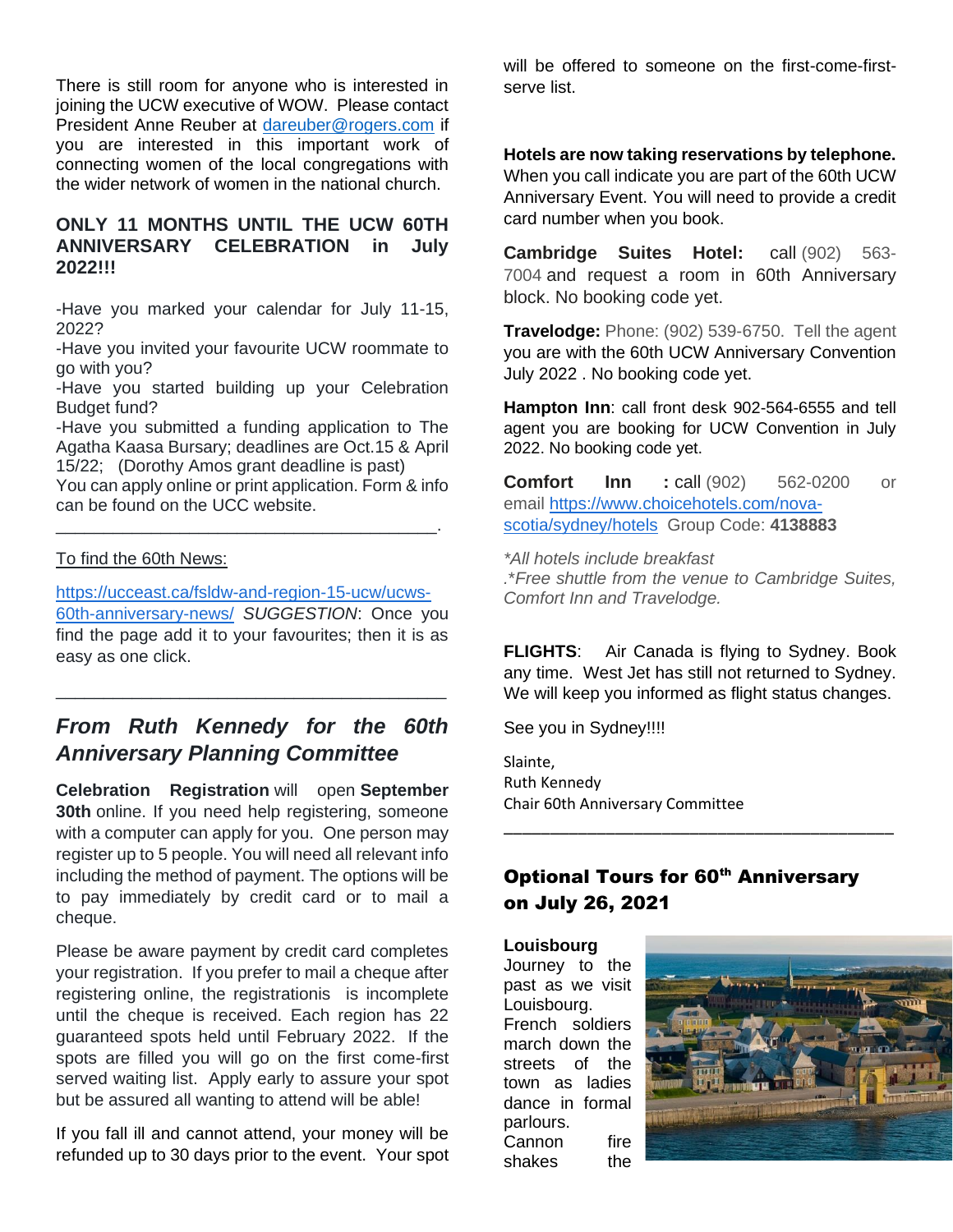ground as harpsichord tunes mingle with baking bread aromas drifting from the stone bakery. Step through Louisbourg's fortress walls and time-warp back to the 1700s. Chat with fishermen, sailors and servants. Watch lace-making as children play 300 year-old games and stew simmers on an openhearth fire. It's so real, it seems surreal. Lunch will be served at a local restaurant.

While its surroundings are accessible to all visitors, it is important to note that the reconstructed 18th century buildings within the fortified town are not fully accessible.

PACKAGE INCLUDES: Transportation via deluxe motorcoach (air-conditioned & lavatory equipped). The service of a Step-On Guide & lunch. Admission to Louisbourg. All taxes & gratuities where applicable in the package. Gratuity for the driver & guide are NOT included as this is of a personal nature and should be handled on an individual basis.

COST PER PERSON: Minimum of 40 people Maximum 52. \$157.40 = 23.60 (HST) = \$181.00

**MINES, MARCONI AND MIRA** Travel from Sydney through New Victoria, New Waterford, along the coast to Table Head. Spend some time visiting this National Historic Site. See how Marconi triumphed at his first permanent transatlantic wireless station at Table Head, and how his work would usher in the age of global communications.We will climb back on for a short drive through Glace Bay to the Miners museum.

Enjoy the tour, go down in the mine, enjoy the displays and the property. Lunch will be at the quaint and beautiful Miners' Village Restaurant. After lunch we will continue with a drive along the coast through Port Morien, Mira Gut then along the Mira River, Marion Bridge and back to Sydney.

Please note the museum and grounds are fully accessible however taking the mine tour is not recommended for those with mobility issues, due to confined space.

PACKAGE INCLUDES:

Transportation via deluxe motorcoach (airconditioned & lavatory equipped). The service of a Step-On Guide & lunch. Admission to Miners Museum. All taxes & gratuities where applicable in the package. Gratuity for the driver & guide are NOT included as this is of a personal nature and should be handled on an individual basis.

COST PER PERSON: Minimum of 40 people Maximum 52. \$151.30 + 22.70 (HST) = \$174.00

**BADDECK AND BELL MUSEUM**. Baddeck has been described as the beginning – and the end – of

Cape Breton Island's worldfamous Cabot Trail. Nestled along the shore of the Bras d'Or Lake in Cape Breton, the town is a favourite stop for sailors and those looking for tranquil beauty in the heart



of the island. It is Baddeck where you will visit the Alexander Graham Bell Musuem. This self-guided tour allows you to explore the amazing world of Alexander Graham Bell learn of all the discoveries he made not only in communications, but aeronautics, hydro planes, and much more. Lunch will be served at a local restaurant and then some free time to visit some of the many little shops before heading back to Sydney.



museum and most village shops are wheelchair accessible.

PACKAGE INCLUDES: Transportation via deluxe motorcoach (air-conditioned & lavatory equipped). The service of a Step-On Guide & lunch. Admission to Bell Museum. All taxes & gratuities where applicable in the package. Gratuity for the driver & guide are not included as this is of a personal nature and should be handled on an individual basis.

The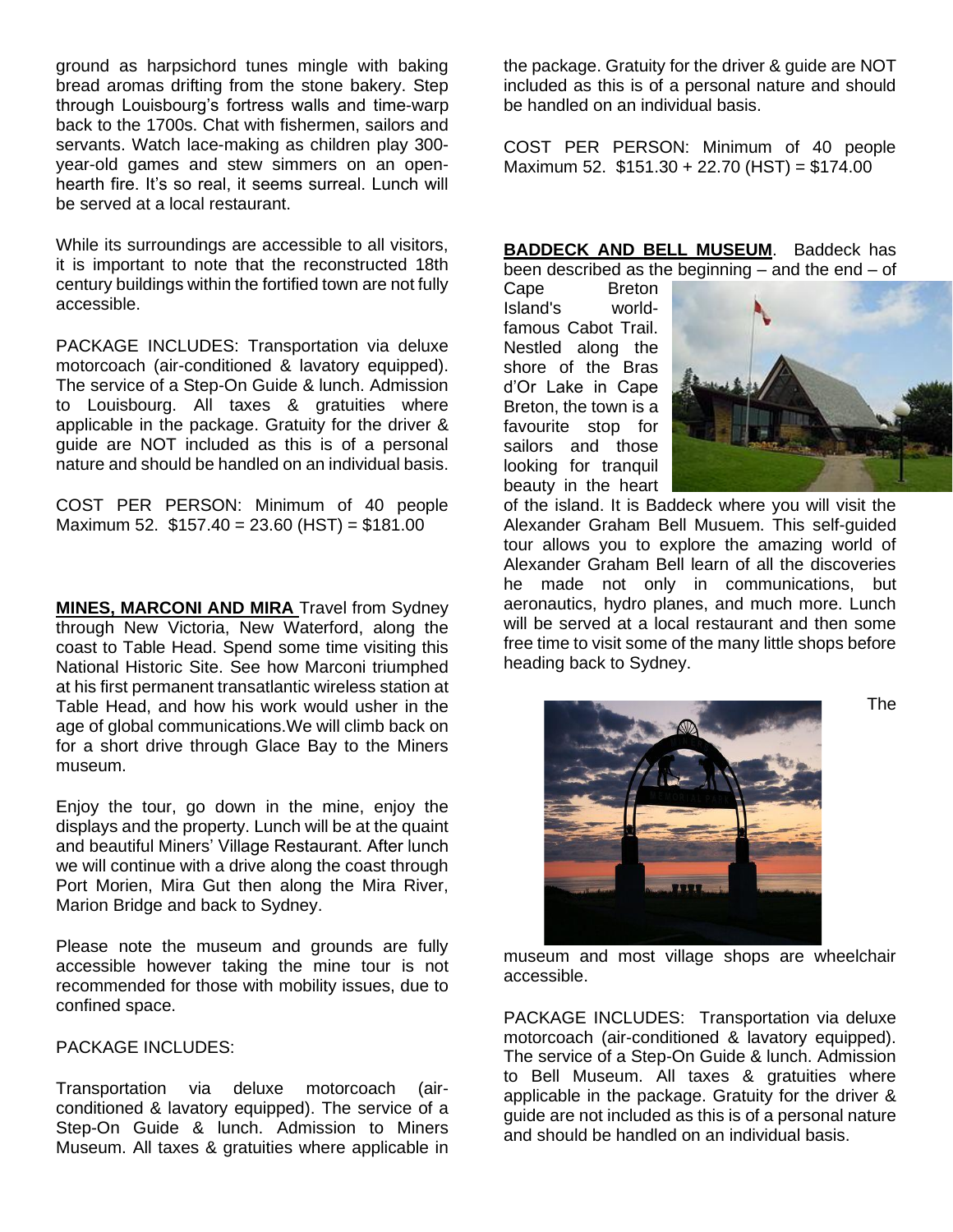COST PER PERSON: Minimum of 40 people Maximum 52. \$148.26 + 22.24 (HST) = \$170.

**LIFT YOUR SPIRITS - GLENORA DISTILLERY** 



**AND ROUTE 19** We will travel from Sydney through Whycocomagh , through the vales and Glens. Glenora's story starts in the early 1800's, when Scottish immigrants flocked to Cape Breton Island. Its beauty resembled the Highlands and islands of Scotland so much that they decided to settle here and make it their permanent home. You will have a tour of the distillery and tasting. After the tour you will enjoy lunch in their pub and have a bit of free time to explore the ground before heading back to the Convention Centre via Route 19 through Inverness, Dunvegan, and the Margarees.

PACKAGE INCLUDES: Transportation via deluxe motorcoach (air-conditioned & lavatory equipped). The service of a Step-On Guide & lunch. Admission to Glenora Distillery with tasting and lunch. All taxes & gratuities where applicable in the package. Gratuity for the driver & guide are NOT included as this is of a personal nature and should be handled on an individual basis.

COST PER PERSON: Minimum of 40 people Maximum 52. \$150.44 + 22.56 (HST) = \$173.00

#### **ENGLISHTOWN, ST ANNE'S BAY & THE GAELIC**

**COLLEGE** Experience true Nova Scotia Gaelic culture with a visit to the Gaelic College. The only institution of its kind in North America, the College



provides education in the language, music, dance, arts, and crafts of the first Scottish settlers to this area. Visit the Great Hall of the Clans, pick up a few handy phrases, and learn a milling song, while participating in a traditional Gaelic milling frolic, with one of our fluent Gaelic instructors (if available) or learn the art of Kilt making. After this interesting stop lunch will be served at a local restaurant before winding our way back to Sydney.

PACKAGE INCLUDES: .Transportation via deluxe motorcoach (air-conditioned & lavatory equipped). The service of a Step-On Guide & lunch. Admission to Gaelic College and lunch. All taxes & gratuities where applicable in the package. Gratuity for the driver & guide are NOT included as this is of a personal nature and should be handled on an individual basis.

COST PER PERSON: Minimum of 40 people Maximum 52. \$156.52 + 23.48 (HST) = \$180.00

#### **HIGHLAND VILLAGE – IONA** Highland Village in

Iona, central Cape Breton. Plan to spend a few hours immersed in Gaelic culture on our 40 acre site dotted with 11 historic buildings depicting life



for Gaelic settlers in Nova Scotia. Experience a blacksmith working his forge, costumed animators demonstrating spinning , weaving, wool-dying, and other hand-crafts, farm-hands working with traditional livestock, and much more. On completion of this visit you will enjoy lunch at a local restaurant before heading back to Sydney.